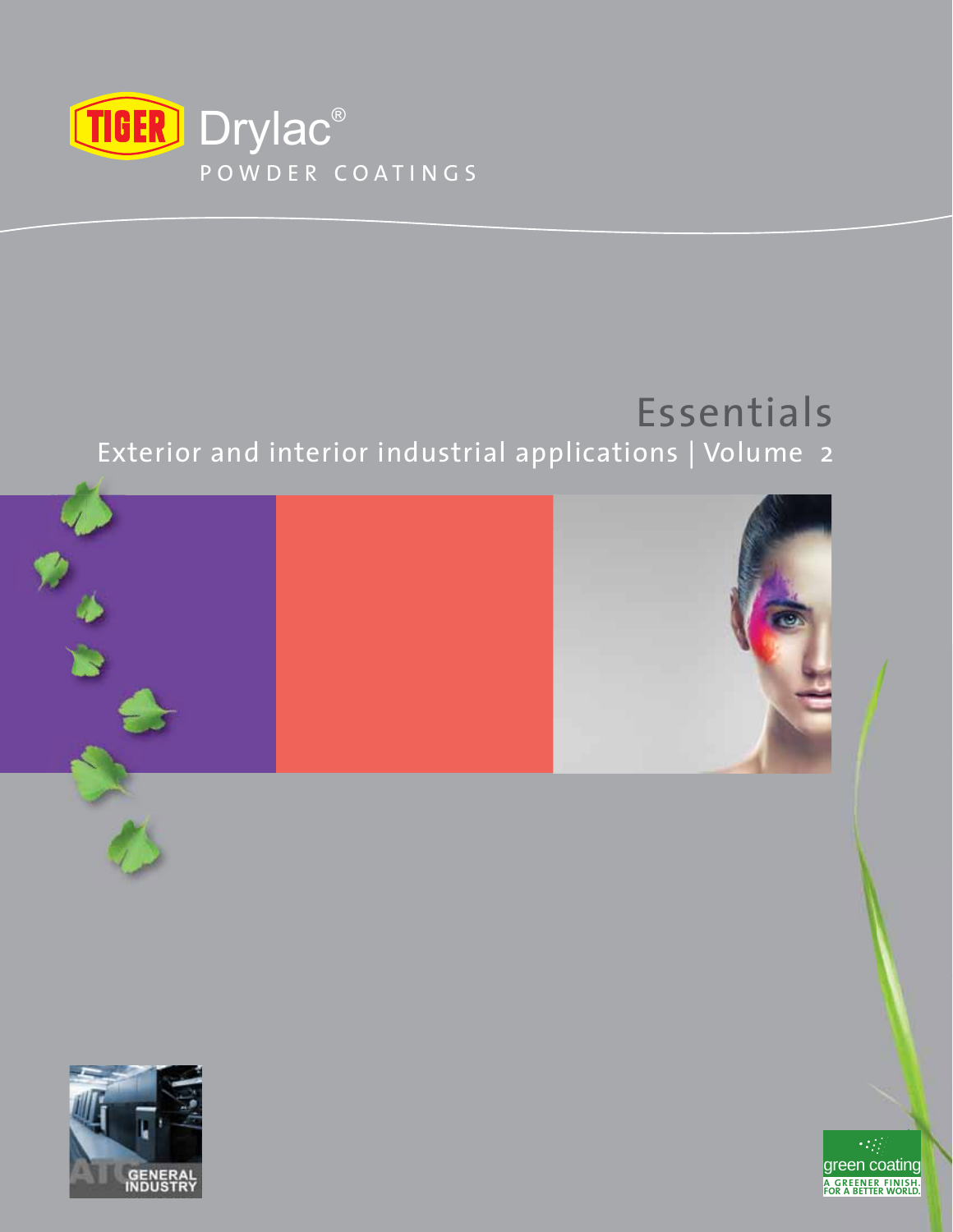# **Essentials for exterior and interior industrial applications**

This color chart features a wide selection of stock powder coatings intended for industrial applications such as residential window and door frames, lawn mowers, garden equipment, patio furniture, fences, electrical boxes, lighting fixtures, automotive accessories, bicycles, motorcycles, agricultural machinery, sporting goods as well as other industrial applications.

It includes a wide selection of black and white colors. Colors not displayed in this color chart might appear in another **TIGER Drylac®** color chart or can be made to order.

All colors exhibited in this color chart are suitable for exterior and interior applications, with the exception of **Black Flat Matte**, **TIGER Drylac® 69/80331** and **Midnight Black Epoxy Wrinkle**, **TIGER Drylac® 69/80143**; these two colors are intended for interior applications only.



**TIGER Drylac®** non metallic stock and custom-colors in **Series 39**, **Series 49** and **Series 59**; made in the USA and Canada, are periodically re-certified and carry the (Underwriter Laboratories) Recognized Component Mark (Spec DTOV2. MH16276 and Spec DTOV2.MH27573). This UL Mark is for all equipment and products intended for the American and Canadian markets.

### **ASA colors**

Polyester-based ASA colors; also referred to as ANSI colors, are available in various shades of industrial grey in **TIGER Drylac® Series 39** and **Series 49** for industrial machinery applications.

# **Bengal colors**

Polyester-based **TIGER Drylac<sup>®</sup> Series 49 Bengal** color selection exhibits exceptional flow properties and is available in high gloss levels.

## **Anti-graffiti properties**

Polyurethane-based **Anti-Graffi ti White**, **TIGER Drylac® 44/10008**, and **Anti-Graffi ti Clear Glossy**, **TIGER Drylac® 44/00018** provide excellent chemical resistance and surface hardness properties. Anti-Graffiti Clear Glossy, TIGER **Drylac® 44/00018** can be applied as top coat over any **TIGER Drylac®** powder coating to obtain a tough, easy to clean surface.

## **Anti-skid properties**

Polyester-based **Anti Skid Black, TIGER Drylac<sup>®</sup> 49/80521**, is an ideal finish for metal stair cases and decking, safety gratings, floor plates and grids, maintenance cat walks, elevator floors, conveyors and additional industrial applications that require an anti-slip coating for safety purposes. It is recommended to apply a primer or a semigloss base coat.

## **High reflectivity properties**

Polyester-based **High-Reflective White, TIGER Drylac<sup>®</sup> 49/10410** strikes a perfect balance between smoothness and hiding power. Formulated for lighting applications, it offers a reflectivity value of 92+ with a gloss level of over 90 units.

# **Outgassing forgiving (OGF) properties**

OGF powder coatings are developed for castings, hot galvanized and forged steel, aluminum flame sprayed and other porous and outgassing prone substrates such as fi red clay and ceramics. They are available in a variety of colors including **White**, **TIGER Drylac® 49/10870**, and **Chrome**, **TIGER Drylac® 49/91312**. OGF additives can be added to any **TIGER Drylac®** powder coating. However, for large volumes, it is recommended to produce the powder coating in an OGF formulation on a custom-basis.

## **Antique/vein metallic finishes**

Polyester-based antique/vein metallic finishes in **TIGER Drylac<sup>®</sup> Series 59** are formulated with mica pigments and do not require a clear top coat for either exterior or interior applications.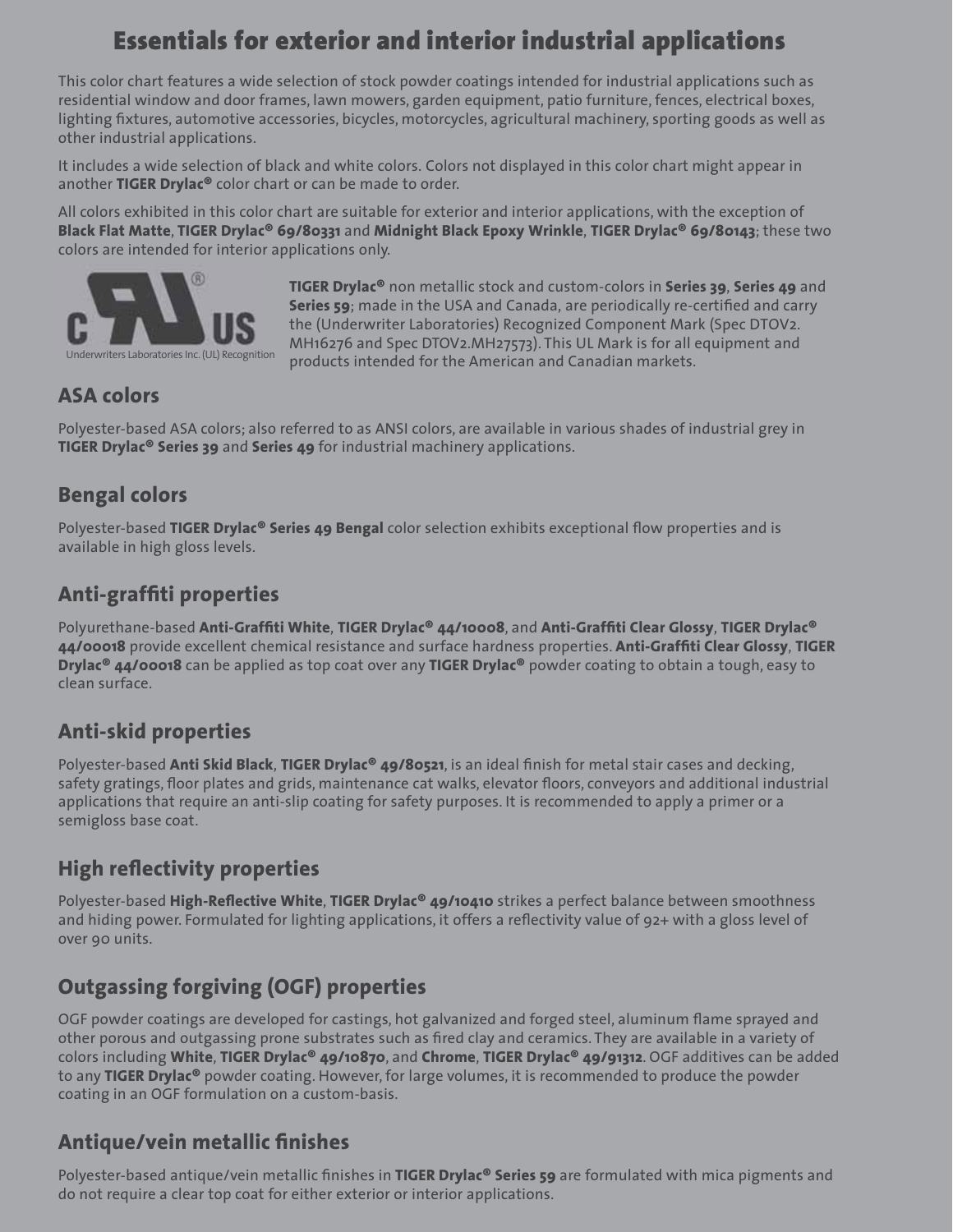### **Fine and rough textured**

Fine, smooth and rough textured colors with gloss levels ranging from matte to high gloss are ideal for automobile underbody and marine environments where high chip resistance and wet-paint looks may be required. To ensure adequate corrosion protection in the valleys of the textures, it is essential to observe the minimum film thickness recommendations (see applicable Product Data Sheets).

### **Wrinkle fi nishes**

Wrinkle finishes provide an attractive solution for electronic cabinets, metal cabinets, lighting fixtures, automotive accessories and other applications where the concealment of metal imperfections is required. **Midnight Black Epoxy Wrinkle**, **TIGER Drylac® 69/80143** is suitable only for interior applications.

### **Industrial warehouse racking systems**

A number of colors are formulated in polyester-based **TIGER Drylac® Series 49** as an economical solution to match typical industry colors for industrial warehouse racking systems. **Steel Rack Yellow**, **TIGER Drylac® 49/20047**, **Steel Rack Orange**, **TIGER Drylac® 49/25001** and **Steel Rack Red**, **TIGER Drylac® 49/30052**, exhibit limited UV stability.

#### **SealKor**

Polyester-based **SealKor Grey**, **TIGER Drylac® 39/71103** is a weather resistant powder coating, compliant with AAMA 2603 specifications. It is recommended as an alternative to epoxy-based zinc-rich and zinc-free primers or as a one-coat solution to conventional two-coat systems (primer + top coat). **SealKor Black**, **TIGER Drylac® 223/80001** is formulated exclusively for automotive applications. **SealKor** can be made to order in any custom color.

#### **Polyester urethanes**

Polyurethane-based **TIGER Drylac<sup>®</sup> Series 44** is available in a variety of colors, gloss levels and finishes such as matte, semigloss, glossy, textured and metallics. Colors not available in stock can be made to order.

### **Clear coats**

Polyester, polyester super durable, polyurethane and acrylic-based clear finishes are available in a variety of gloss levels from matte to high gloss.

Powder coating colors exhibited in this color chart include:

| Interior applications                                     | Epoxy/Polyester (Hybrid)          | Series og  |
|-----------------------------------------------------------|-----------------------------------|------------|
|                                                           | Epoxy                             | Series 69  |
| Interior and exterior<br>(non architectural) applications | Polyester/Acrylic (Hybrid)        | Series 16  |
|                                                           | Polyester Urethane                | Series 44  |
|                                                           | Polyester TGIC                    | Series 39  |
|                                                           |                                   | Series 49  |
|                                                           | Polyester TGIC-free               | Series 59  |
|                                                           | Polyester TGIC-free Super Durable | Series 68  |
| Exterior<br>(architectural) applications                  | Polyester TGIC Super Durable      | Series 38  |
| Exterior<br>(automotive) applications                     | Polyester TGIC                    | Series 223 |

Color swatches featured in this color chart have been matched to color standards at a 60-degree visual angle under a D65 Daylight primary source. Gloss level on metallic, fine and rough textured swatches cannot be accurately measured. The swatches are to be considered as an indication only. In practice, discrepancy between the color swatch and the actual powder coating may arise. This is due to paper and ink limitations, the influence of light and heat during the color chart production, as well as gloss level, substrate, surface variations, binder systems and pigments, coating thickness and cure oven conditions used during application. For an accurate color and finish assessment, it is recommended to obtain a powder coated sample panel from **TIGER Drylac®**.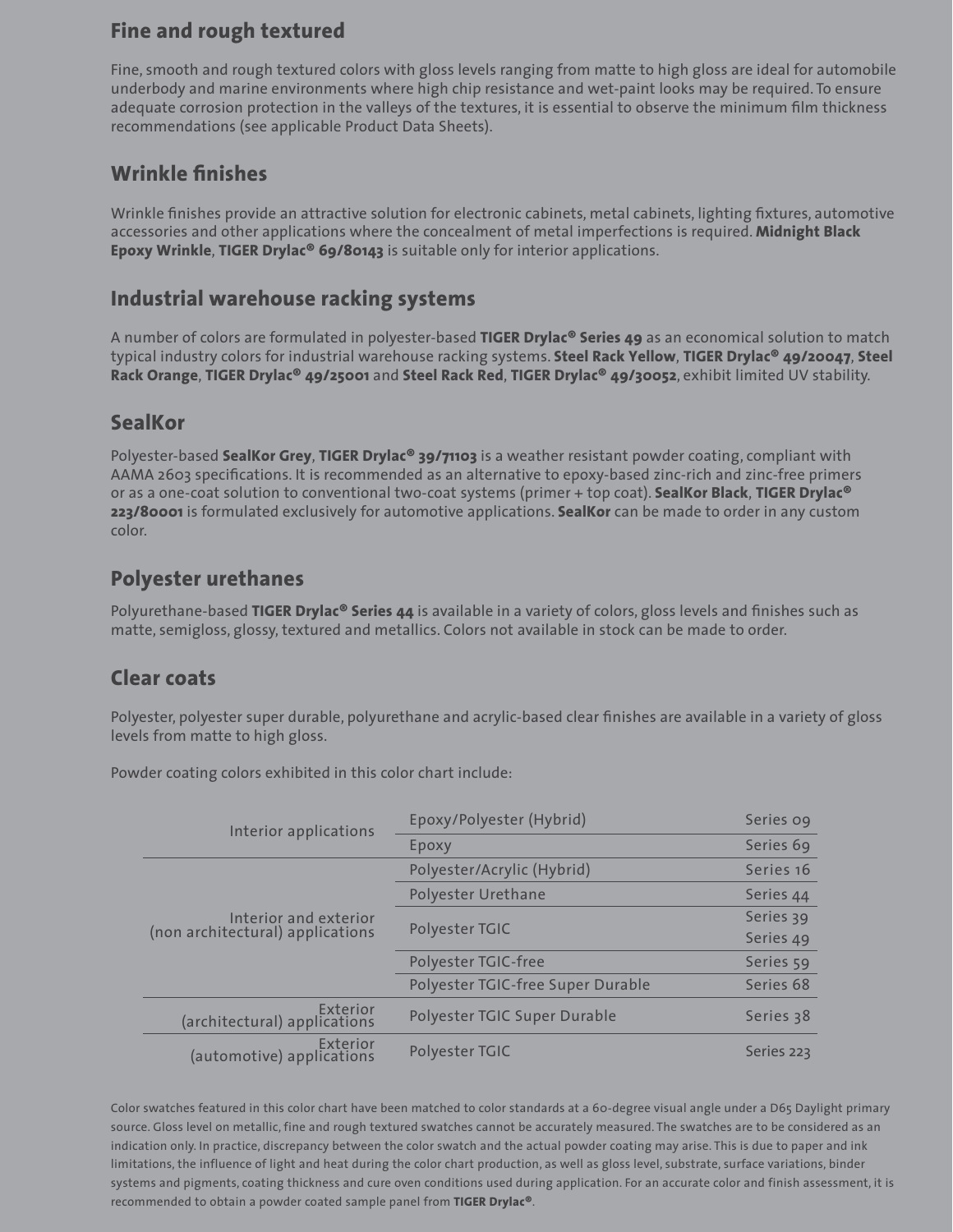

**\*** *To increase durability and chemical resistance, TIGER Drylac® recommends the application of a clear top coat for interior and exterior applications. |* **\*\*\*** *Due to semi transparency*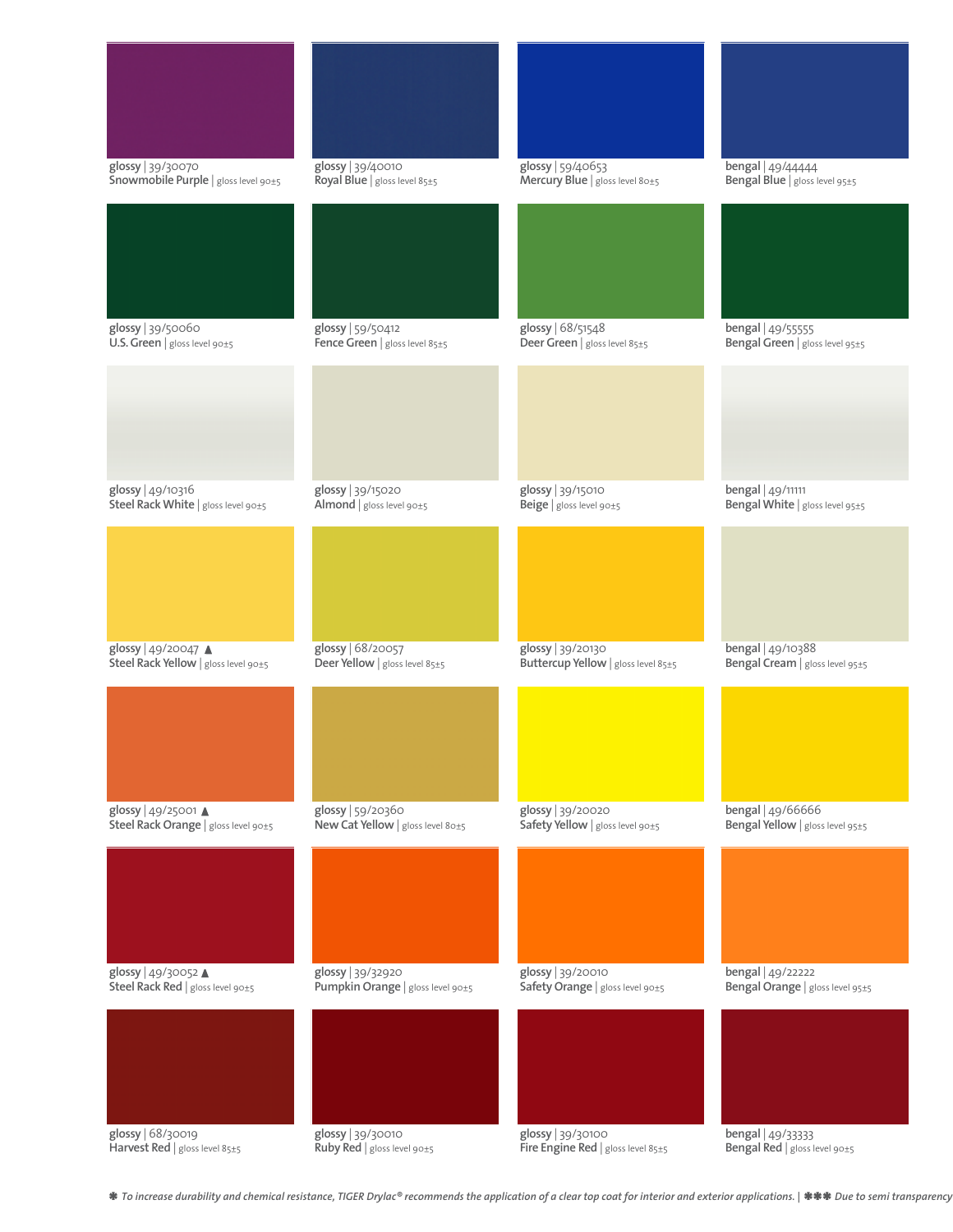

*of the product, the opacity of the color and finish will depend upon the substrate type and the film thickness. A film below 2.8 mils will exhibit limited hiding.*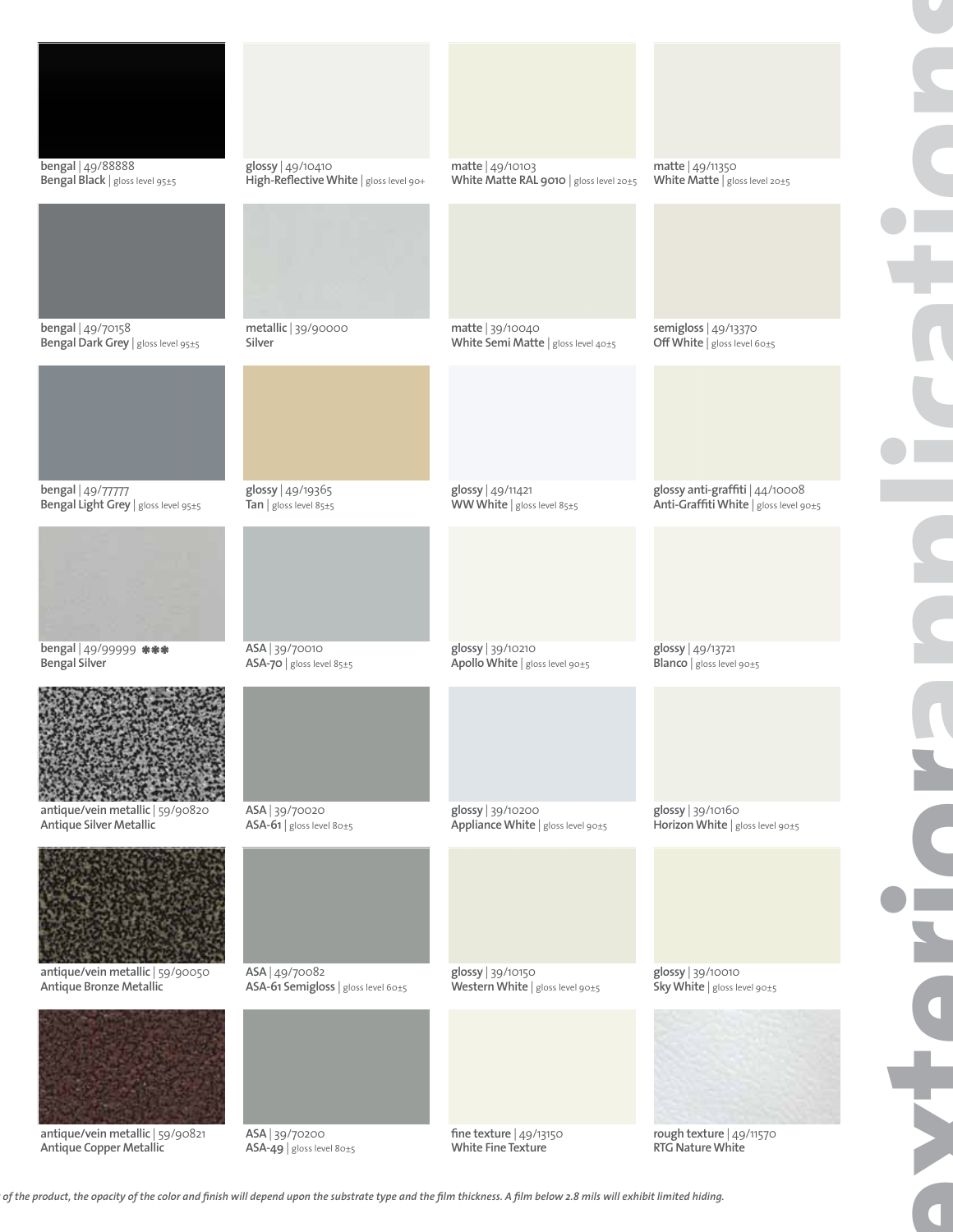





**Bronze Matte**



**semigloss** | 49/62070 **Rail Bronze** | gloss level 60±5



**glossy** | 39/60010 **Chocolate Brown** | gloss level 80±5



**fi ne texture** | 49/62721 **Brown Fine Texture** 



**semigloss** | 223/80001 **NEW**



**SealKor Grey** | gloss level 40±5

**semigloss** | 39/80040 **Black Semigloss** | gloss level 60±5



**glossy** | 49/80070 **Truck Black** | gloss level 95±5



**glossy** | 49/80036 **Wet Black** | gloss level 95±5



**rough texture** | 49/80990 **RTG RAL 9011**



**SealKor Black** | gloss level 60±5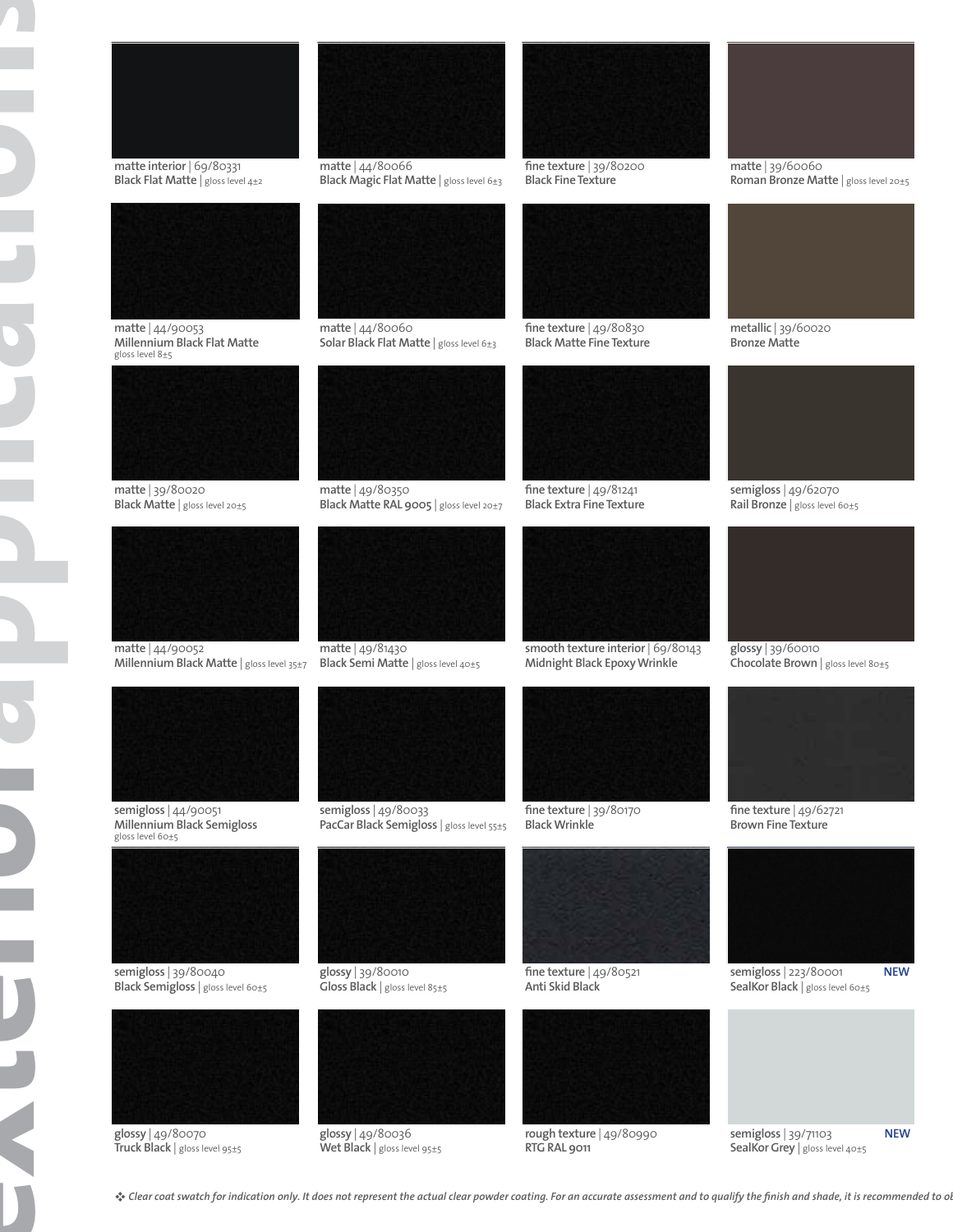

**outgassing forgiving** | 49/80720 **Black OGF** | gloss level 70±5



**outgassing forgiving** | 49/51610 **Moss Green OGF** | gloss level 80±5



**outgassing forgiving** | 49/70239 Fed Std Haze Grey OGF | gloss level 40±5



**outgassing forgiving** | 49/71800 Haze Grey OGF | gloss level 75±5



**outgassing forgiving** | 49/91312 **Chrome OGF \* | \*\*\***

**outgassing forgiving** | 49/16130 Light Ivory OGF | gloss level 80±5



**outgassing forgiving** | 49/10870 **White OGF** | gloss level 70±5

clear | 16/00030 < **Clear Flat Matte** 

clear super durable | 38/00088 <sup>·</sup>

**Clear Matte**

clear | 49/00280 � **Clear Satin** 

clear | 49/00530 � **Clear Glossy**

**primer** | 69/90500 (USA and Mexico) 69/90701 (Canada) **Zinc-Rich Primer** | gloss level 70±5

**s**

**primer** | 09/73841 **OGF** | gloss level 70±5



**primer** | 69/70000 **Dryprotector** | gloss level 3±2

**essential** TIGER Drylac®

clear super durable | 38/00001 � **Clear Glossy**

clear anti-graffiti | 44/00018  $\clubsuit$ **Anti-Graffiti Clear Glossy** 

clear | 49/01234 < **Bengal Clear Glossy** 

*Exhibits limited UV stability. btain a powder coated sample before specifying the product. |*